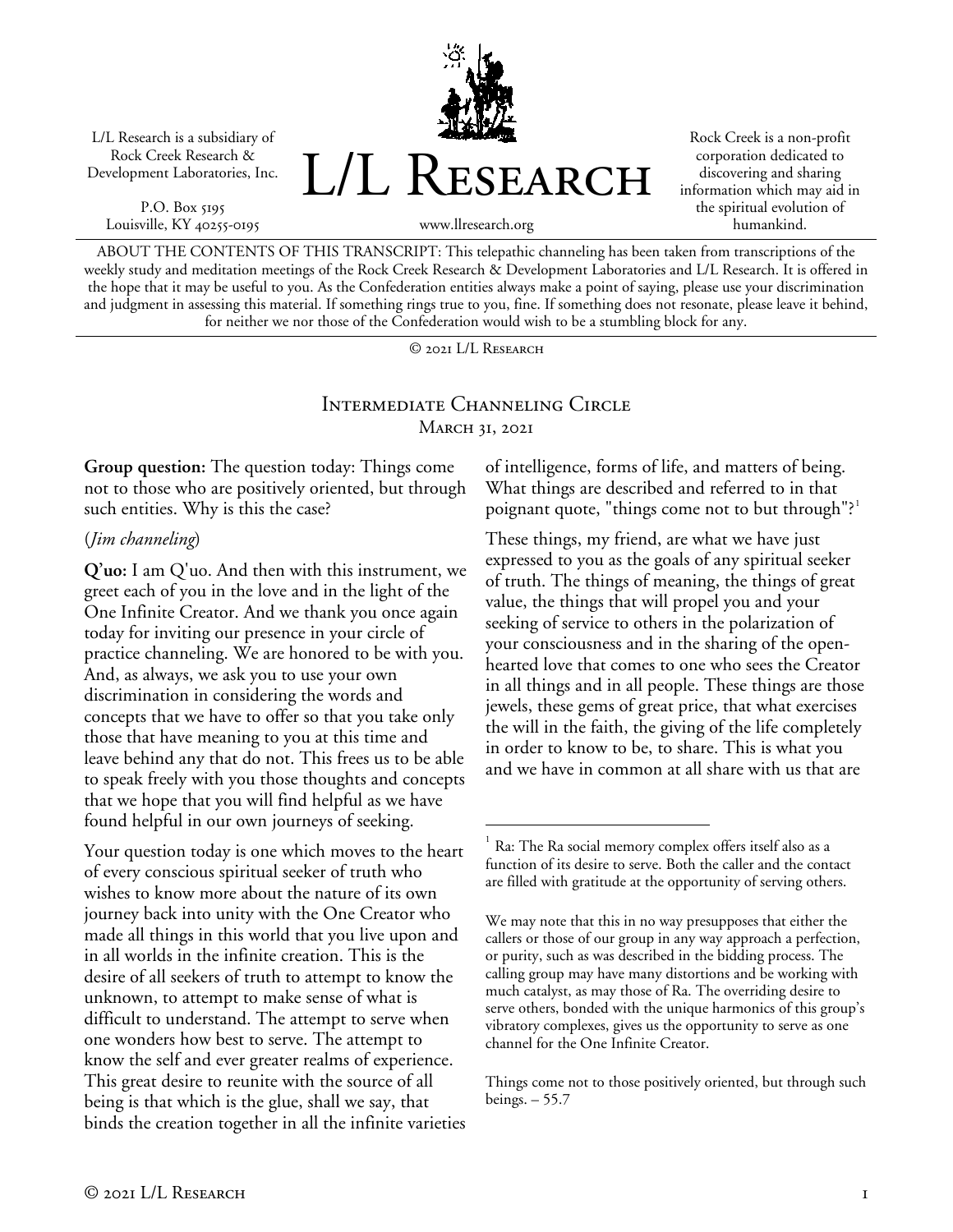portions of the One Creator, who have become conscious of the nature of their being.

This seemingly endless journey of seeking can be enhanced when one realizes that as you seek and open yourself to that which is the greater truth, then, that truth begins to manifest through your being in whatever manner is unique to you, to share it with others. For each of you in the infinite creation is a unique manifestation of the One Infinite Creator. Each will have a unique manner in which to express these energies of information and expansion of consciousness that are utilized not only as means a spiritual progression for the seeker, but as ways in which the seeker can reflect to others the gems of wisdom, love and unity that have come through it as food for the spirit, the soul, the One Creator that exists within each that wishes to express itself through each has another level of the experience of unity. At this time, we shall transfer this contact to the one known as Austin. We are those of Q'uo.

# (*Austin channeling*)

**Q'uo:** We are Q'uo. We are with this instrument. We speak through this instrument and through this circle thanks to an alignment of intentions. This circle of seeking desires and intends to offer the love and the light of the Creator in the form of information and inspiration that might help [other] seekers upon your planet and in doing so, lighten the planetary vibration.

Our own desire and intention aligns very closely with this group's desire and thus our beingness merges with your beingness, allowing it to flow through the circle and be manifest as words spoken in what you call channeling.

And on a deeper level, this shared desire and intention reaches to the heart of the creation, allowing the love and the light of the Creator to flow through us and through this circle and be manifest as this shared service that is offered to the world. This is but one specific example of the passage read in your question for this session playing out within your reality.

The passage as it was presented by those of Ra is intended to hold many meanings and many layers that may apply to various expressions of energy in your third density reality. To examine this dynamic on a more general basis, we point out the distinction between those concepts that might be called

space/time and time/space, for within your veiled third density experience, the attention, focus, and awareness is placed far more firmly within space/time; and your ability to perceive that realm called time/space is severely limited.

If you were able to perceive time/space with a similar scope as you are able to perceive your space/time, the meaning of this passage might become more clear, for you would witness that all manifest beings of all types within your space/time-experience are but expressions of deeper more fundamental energies that are perceived on the level of time/space.

To offer a crude image in order to relate what might be viewed upon this time/space dimension, we ask you to see each entity as a collection of swirling energies, and the world about that entity as an even further complex and tangled dance of dynamic energies finding tension and release, manifesting in the infinite array of experiences available to you upon the time—we correct this instrument—upon the space/time level of experience. In referencing the positive being within this passage—those seekers whose heart of desire points them towards the service-to-others polarity—there is an intention to imply a certain arrangement of the swirling energies about the individual. The intention and desire to serve others and to seek the Creator creates more and more as the seeker reinforces this desire, a more intelligent and aligned arrangement of these energies.

When these energies are arranged in a certain direction, or design, the energies of the environment about the seeker begin to align with those energies exhibited by the seeker. In this way, taking the holistic view of both the space/time and the time/space aspects of your reality, you may see that when a positive seeker continuously expresses their desire and intent, those things manifest upon the space/time level regardless of their apparent surface origin and are indeed made manifest through this alignment of energies within the time/space realm.

We suggest that this dynamic and relationship be given due consideration by all conscious seekers, for it is the heart of the service that you offer to this world that you wish to serve. As the positive seeker continues to develop its consciousness to utilize the catalyst of its daily life, the intentions and desires reinforce themselves and the pathways within the seeker that allow the energies available to the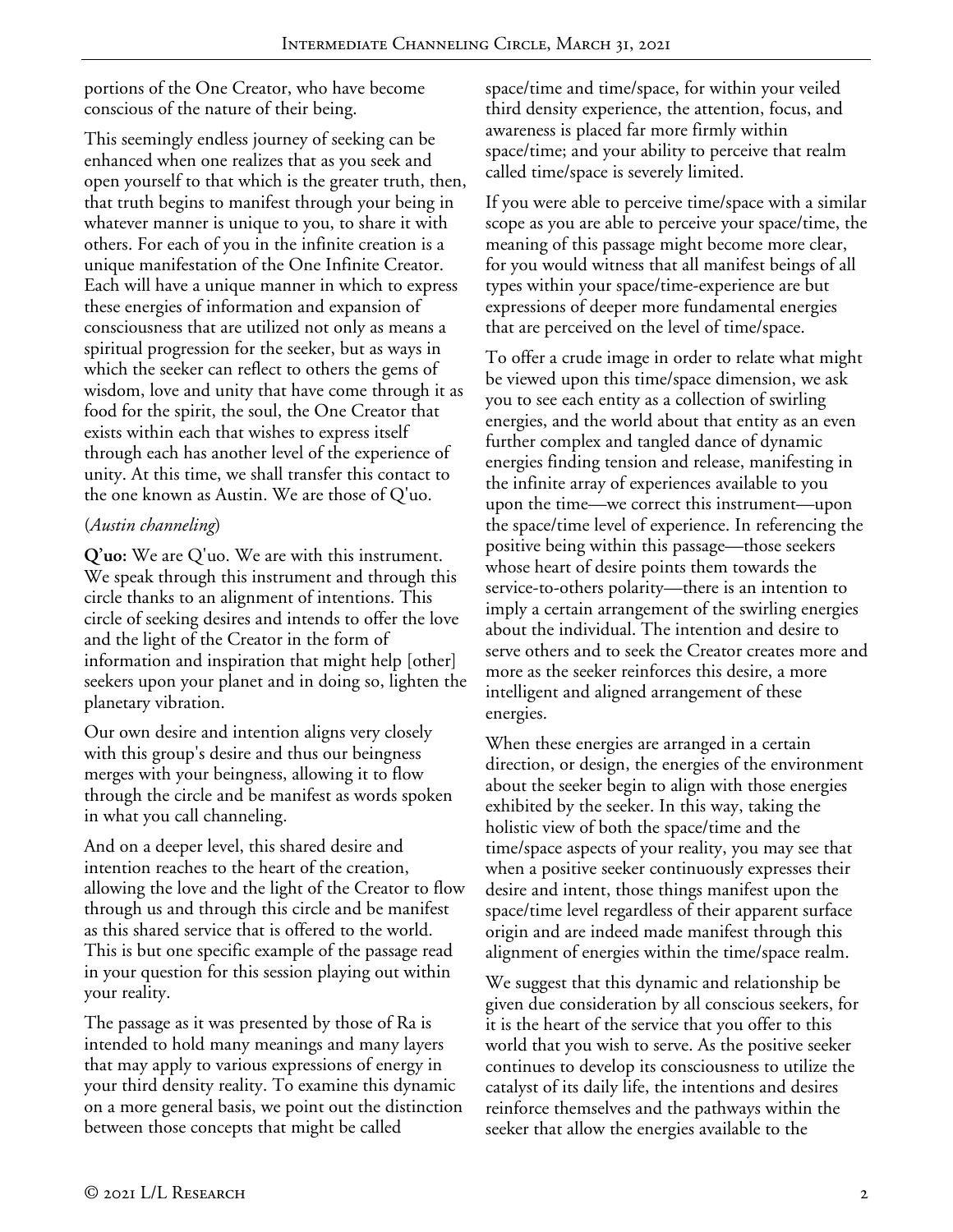instrument through time/space to manifest into space/time.

This concept may be applied not just to the conscious seeker, but to all beings and all circumstances. For the reality of your experience is indeed in a sense channeled through you much the way this contact is channeled through this instrument. But the consistency and the intelligence of what may be manifest by this dynamic increases as one reiterates their dedication to the path of service to others.

We request that when applying this principle to your own life, let it not be applied in principle to those about you as a way to place undue weight upon another being. We offer these principles as tools for each seeker to evaluate and utilize by their own free will. And we find that such concepts as presented within this passage can be misapplied and indeed cause further distortion if forced upon another prior to the awareness of their own self-made reality for this is an advanced perception of one's own life and service within your reality.

At this time, we take leave of this instrument and transfer the contact to the one known as Gary. We are Q'uo.

# (*Gary channeling*)

**Q'uo:** We are those known to you as Q'uo and we greet the circle again through this instrument following a fastidiousness set of challenging. We would continue to deepen or at least speak to this notion that things come through the positively oriented being and we might begin through this instrument by looking at those polarized beings who are pulling their power from the darkness.

Those of the negatively oriented path intentionally fortify and defend a personality that is intended to be opaque. Opaque to others, known to itself, but even still opaque in it's wall of separation between itself and others and the unity which holds all things as one.

Such an entity in this condition must needs rely upon the theft, if you will, of the energies of other selves through various means of enslaving the free will of other selves such that they are compelled to do the bidding and to serve and to give their power to the negatively oriented entity. This arrangement seems to be one which is not transparent. That is to say, the negatively oriented entity is not surrendering itself to that which is greater. It is instead seeking to be itself greater, to be perceived as greater by those of its environment, to obscure, as it were, through its opacity, the Source from which all things arise, to stand in the way of the sun. It might be said so that the other self sees only the self and not the true power which is the ground of all being.

Now, we would flip back to the positively oriented seeker and examine this passage as it is applied in contrast. For the positively oriented seeker—as they advance along their path and become increasingly conscious of the connection between and union with self and One Creator—seeks to become transparent to that One.

While this is a principle which is infinitely applied according to the free will perceptions of each self, in general it may be said that such a self… which is not necessarily to eliminate its presence or contribution to any given dynamic but rather [such a self] wishes that it be a vessel through which the infinite intelligence and love and light of the One may pour, a conduit or a bridge between infinite source and its manifest creation. [In this way] said creation may be blessed and transformed by contact with this light, transmuting the phenomena and the form's energies and the shapes and shadows back into that which they are through contact with this light, which is to say, transforming the many back into the One.

This desire of the advanced positively oriented entity stems from a growing certainty that it of itself is not the source per se. One with the source, indeed, and ultimately in its truer form, the source, but insofar as it perceives itself to be unique, distinct, other than a composite of its memories, history, identity, desires and trajectory it is yet but a limited being seeking an infinite source of its own supplies, shall we say, be they knowledge, experience, memory, love itself. They work with large but finite quantities and qualities. Much having been gained along the way, much having been stored even or held, each aspect a gift in the overall bounty of self but limited if perceived to be contained only and sourced only within the self.

It is when these developed facets of the gem that is the self are offered up to the One that they One in its infinite architecting, conducting, directing, intelligence may make use of the self in service to the creation and service to all. Such a self seeking this depth of transparency to the self, we correct this